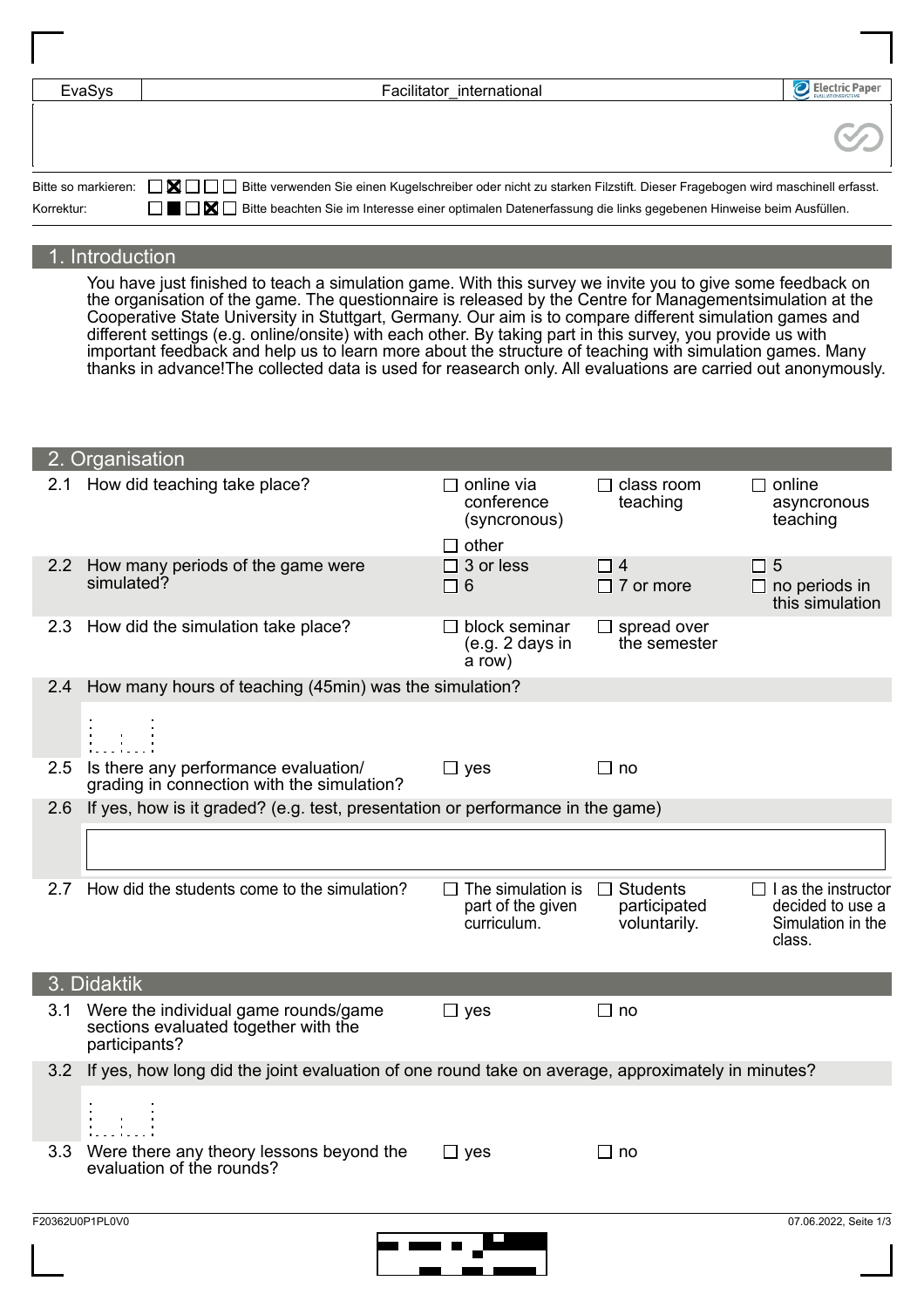Electric Paper

## 3. Didaktik [Fortsetzung]

3.4 If yes, which topics were adressed?

3.5 If yes, what was the total amount of time spent on theory sessions?

## 4. Students

| 4.1 | How many students participated in the simulation?                                                              |                                             |                                               |               |                      |                                                                   |   |    |                      |                                                                                                   |
|-----|----------------------------------------------------------------------------------------------------------------|---------------------------------------------|-----------------------------------------------|---------------|----------------------|-------------------------------------------------------------------|---|----|----------------------|---------------------------------------------------------------------------------------------------|
| 4.2 | How many teams were formed for the<br>simulation?                                                              | $\overline{2}$<br>П<br>5<br>$\Box$ 8 oder > |                                               |               | $\Box$ 3<br>$\Box$ 6 |                                                                   |   |    | $\Box$ 4<br>$\Box$ 7 |                                                                                                   |
| 4.3 | How were the teams formed?                                                                                     | teams                                       | The students<br>formed the<br>themselves.     |               |                      | $\Box$ Students were<br>randomly divided<br>into teams.           |   |    |                      | The students<br>were specifically<br>divided into<br>teams<br>(according to<br>certain criteria). |
| 4.4 | During the decision-making phases (work in small<br>groups), the students worked in an engaged manner.         |                                             | strongly di- $\square$<br>sagree              |               |                      | $\Box$                                                            | □ | ΙI | $\Box$               | $\Box$ strongly agree                                                                             |
| 4.5 | During the debriefing phases (joint discussion of results),<br>the students participated in an engaged manner. |                                             | strongly di- $\Box$<br>sagree                 |               |                      | ⊔                                                                 | □ | ⊔  | $\Box$               | strongly agree                                                                                    |
|     | 5. Instructor                                                                                                  |                                             |                                               |               |                      |                                                                   |   |    |                      |                                                                                                   |
| 5.1 | How many people led the simulation<br>(including you)?                                                         | $\square$ 1<br>$\Box$ 4 or more             |                                               |               | $\square$ 2          |                                                                   |   |    | $\Box$ 3             |                                                                                                   |
| 5.2 | Approximately how many times have you<br>taught the simulation in the past 3 years?                            | $\square$ 1-3                               |                                               |               |                      | $\Box$ 4-9                                                        |   |    | $\perp$              | 10 or more                                                                                        |
| 5.3 | I would say that I am very familiar with the simulation game. strongly di- $\Box$                              |                                             | sagree                                        |               |                      | $\Box$                                                            |   |    | $\Box$               | strongly agree                                                                                    |
| 5.4 | I feel confident while leading the game.                                                                       |                                             | strongly di- $\square$<br>sagree              |               |                      | $\Box$                                                            | □ | ΙI | $\Box$               | $\Box$ strongly agree                                                                             |
|     | 6. Abschluss                                                                                                   |                                             |                                               |               |                      |                                                                   |   |    |                      |                                                                                                   |
| 6.1 | When did the students fill out the<br>questionnaire?                                                           | $\Box$ Before the                           | announcement<br>of the final<br>game results. |               |                      | $\Box$ After the<br>announcement<br>of the final<br>game results. |   |    |                      | $\Box$ After the course<br>has been<br>completed.                                                 |
| 6.2 | How satisfied are you with the course overall?                                                                 |                                             | dissatisfied                                  | $very$ $\Box$ |                      | $\overline{\phantom{a}}$                                          |   |    | $\Box$               | very<br>satisfied                                                                                 |
| 6.3 | Name of the university and faculty the simulation was used:                                                    |                                             |                                               |               |                      |                                                                   |   |    |                      |                                                                                                   |
| 6.4 | Name of the simulation game:                                                                                   |                                             |                                               |               |                      |                                                                   |   |    |                      |                                                                                                   |
|     |                                                                                                                |                                             |                                               |               |                      |                                                                   |   |    |                      |                                                                                                   |